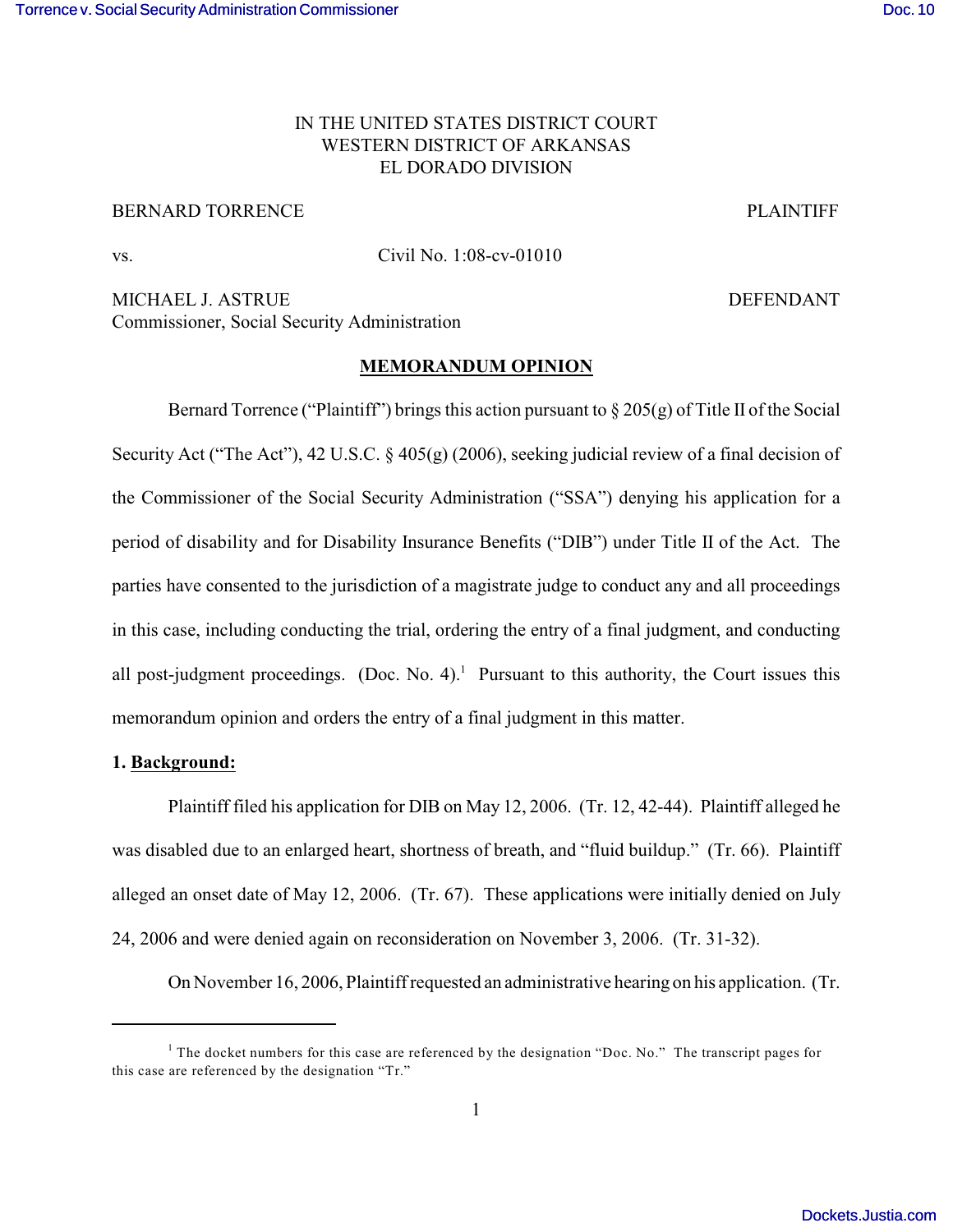28-29). This hearing was held on June 1, 2007 in Little Rock, Arkansas. (Tr. 118-138). Plaintiff was present and was represented by counsel, Denver Thornton, at this hearing. *See id.* Plaintiff and Vocational Expert ("VE") Ken Waits testified at this hearing. *See id.* On the date of this hearing, Plaintiff was forty-four (44) years old, which is defined as a "younger person" under 20 C.F.R. § 404.1563(c) (2008), and had completed the eleventh grade in school. *See id.* 

On November 10, 2007, the ALJ entered an unfavorable decision denying Plaintiff's application for DIB. (Tr. 12-19). In this decision, the ALJ determined Plaintiff met the insured status requirements of the Act through December 31, 2010. (Tr. 14, Finding 1). The ALJ determined Plaintiff had not engaged in Substantial Gainful Activity ("SGA") since May 12, 2006, his alleged onset date. (Tr. 14, Finding 2). The ALJ determined Plaintiff had the following severe impairments: congestive heart failure, hypertension, cardiomegaly, and obesity. (Tr. 14, Finding 3). The ALJ also determined, however, that Plaintiff did not have an impairment or a combination of impairments that met or medically equaled one of the listed impairments in the Listing of Impairments in Appendix 1 to Subpart P of Regulations No. 4 ("Listings"). (Tr. 14-15, Finding 4).

 In this decision, the ALJ also evaluated Plaintiff's subjective complaints and determined his Residual Functional Capacity ("RFC"). (Tr. 16-18). At the administrative hearing, Plaintiff claimed he was disabled because he suffered from severe shortness of breath and was told by his doctor that he could not do"lifting or straining" any longer. (Tr. 123). Plaintiff claimed the maximum he could lift with his limitations was twenty pounds. (Tr. 124). Plaintiff claimed he suffered from numbness in his hands due to his impairments. (Tr. 126). Plaintiff claimed he suffered from hypertension that was apparently well-controlled with medicine. (Tr. 126). Plaintiff claimed he had trouble going up and down the stairs because of his shortness of breath. (Tr. 129). Plaintiff claimed he had trouble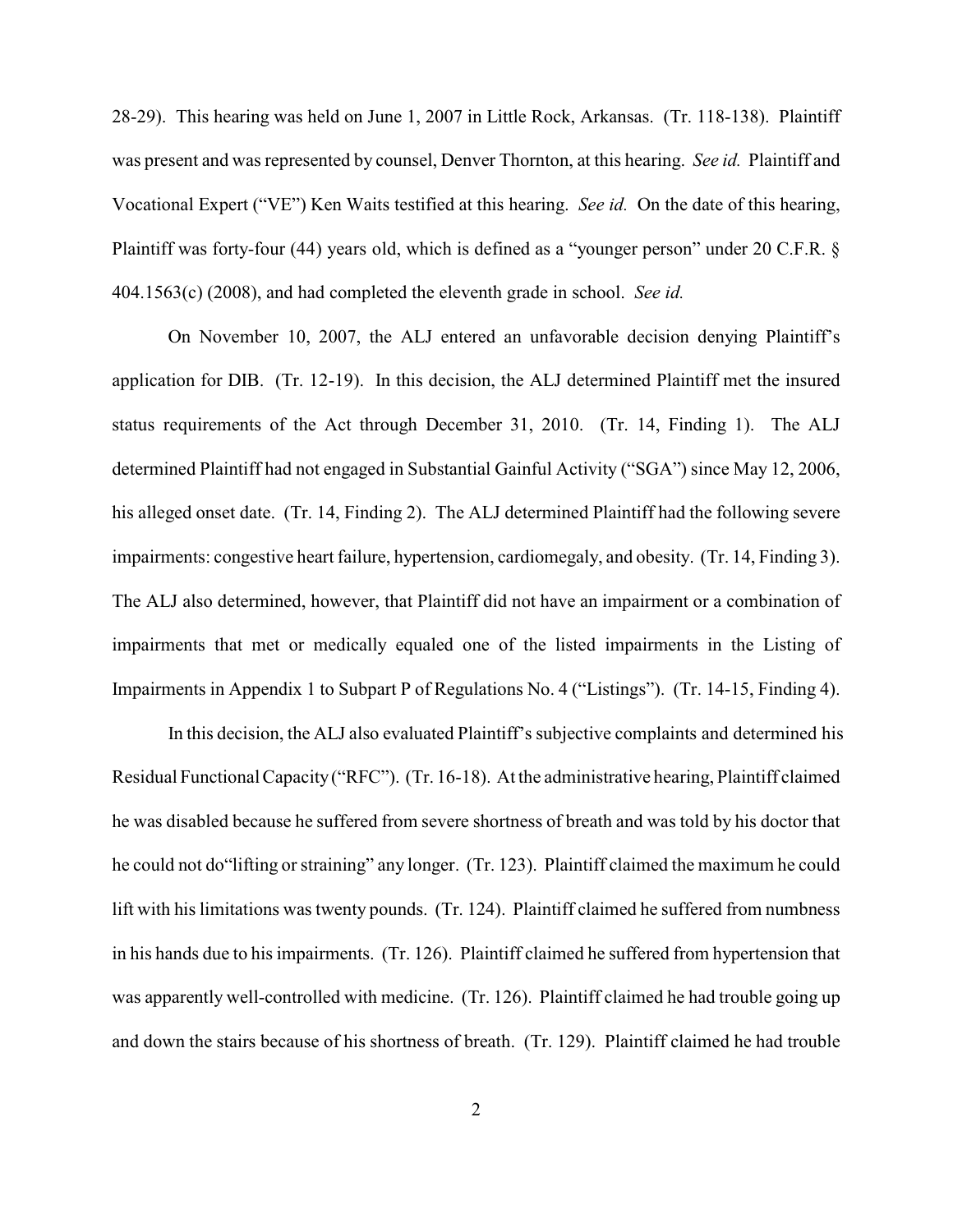walking without suffering from fatigue. (Tr. 130-131).

The ALJ evaluated these subjective complaints and allegedly disabling symptoms pursuant to the requirements and factors of *Polaski v. Heckler,* 739 F.2d 943 (8th Cir. 1984). (Tr. 12-19). After reviewing these factors, the ALJ discounted Plaintiff'ssubjective complaints of disabling pain and other limitations. *See id.* The ALJ discounted Plaintiff's subjective complaints based upon several inconsistencies in the record, including the following: (1) Plaintiff was able to care for his personal hygiene, despite his complaints of severe restrictions on his daily activities due to his impairments; (2) there was no objective medical evidence to support Plaintiff's claim that he was totally disabled; and (3) there was no objective medical evidence to support Plaintiff's claim that he suffered from the limitations he alleged. *See id.* 

The ALJ then determined Plaintiff would be unable to perform his Past Relevant Work ("PRW") but would be able to perform other work existing in significant numbers in the national economy. (Tr. 17-19, Findings 6, 10). Plaintiff and the VE testified at the administrative hearing regarding these issues. (Tr. 118-138). Based upon their testimony regarding Plaintiff's PRW, the ALJ determined Plaintiff's PRW could be categorized as work as a log truck driver (very heavy, semi-skilled, as performed). (Tr. 17-18, Finding 6). The ALJ then determined that, considering Plaintiff's RFC, Plaintiff would be unable to perform this PRW. (Tr. 17-18, Finding 6).

At the administrative hearing, the VE also testified regarding Plaintiff's ability to perform other work existing in significant numbers in the national economy. (Tr. 18-19, Finding 10). The VE testified that a hypothetical person with Plaintiff's RFC, age, education, and work experience would be able to perform work as an assembler (such as a lamp shade assembler) with 1,000 such jobs in the State of Arkansas and 59,000 such jobs in the nation. (Tr. 19, 136-137). Based upon this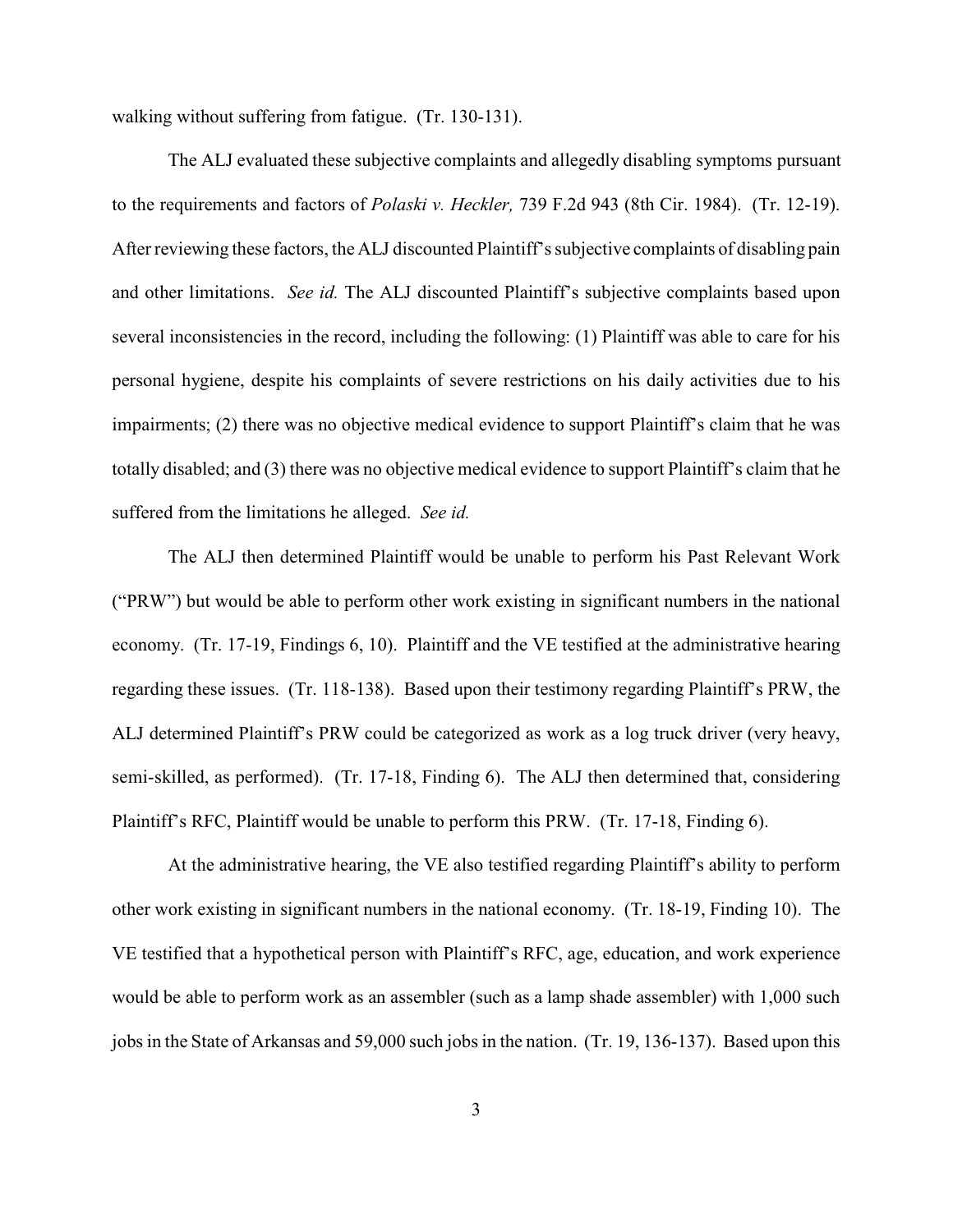testimony and in accordance with the framework of the Medical-Vocational Guidelines (the "Grids"), the ALJ determined Plaintiff had not been under a disability, as defined by the Act, from May 12, 2006 through the date of the ALJ's decision or through November 10, 2007. (Tr. 19, Finding 12).

On November 16, 2007, Plaintiff requested that the Appeals Council review the ALJ's unfavorable decision. (Tr. 8). *See* 20 C.F.R. § 404.968. On November 10, 2007, the Appeals Council declined to review the ALJ's unfavorable decision. (Tr. 9-11). On February 12, 2008, Plaintiff filed the present appeal (Doc. No. 1). The parties have consented to the jurisdiction of this Court on February 26, 2008. (Doc. No. 4). Both parties have filed appeal briefs. (Doc. Nos. 6, 9). This case is now ready for decision.

#### **2. Applicable Law:**

In reviewing this case, this Court is required to determine whether the Commissioner's findings are supported by substantial evidence on the record as a whole. *See* 42 U.S.C. § 405(g) (2006); *Ramirez v. Barnhart,* 292 F.3d 576, 583 (8th Cir. 2002). Substantial evidence is less than a preponderance of the evidence, but it is enough that a reasonable mind would find it adequate to support the Commissioner's decision. *See Johnson v. Apfel,* 240 F.3d 1145, 1147 (8th Cir. 2001). As long as there is substantial evidence in the record that supports the Commissioner's decision, the Court may not reverse it simply because substantial evidence exists in the record that would have supported a contrary outcome or because the Court would have decided the case differently. *See Haley v. Massanari,* 258 F.3d 742, 747 (8th Cir. 2001). If, after reviewing the record, it is possible to draw two inconsistent positions from the evidence and one of those positions represents the findings of the ALJ, the decision of the ALJ must be affirmed. *See Young v. Apfel,* 221 F.3d 1065,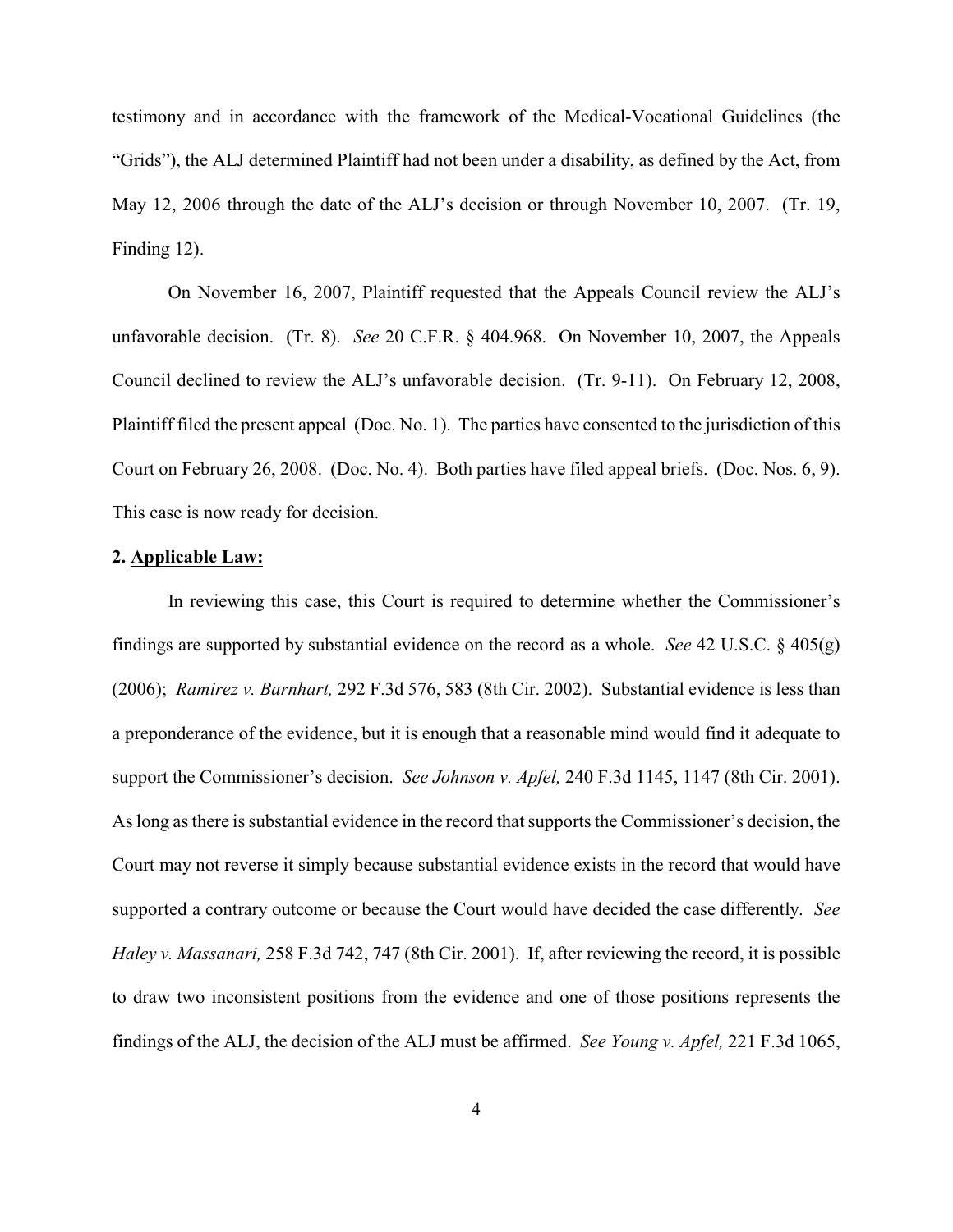1068 (8th Cir. 2000).

It is well established that a claimant for Social Security disability benefits has the burden of proving his or her disability by establishing a physical or mental disability that lasted at least one year and that prevents him or her from engaging in any substantial gainful activity. *See Cox v. Apfel*, 160 F.3d 1203, 1206 (8th Cir. 1998); 42 U.S.C. §§ 423(d)(1)(A), 1382c(a)(3)(A). The Act defines a "physical or mental impairment" as "an impairment that results from anatomical, physiological, or psychological abnormalities which are demonstrable by medically acceptable clinical and laboratory diagnostic techniques." 42 U.S.C. §§ 423(d)(3), 1382(3)(c). A plaintiff must show that his or her disability, not simply his or her impairment, has lasted for at least twelve consecutive months. *See* 42 U.S.C. § 423(d)(1)(A).

To determine whether the adult claimant suffers from a disability, the Commissioner uses the familiar five-step sequential evaluation. He determines: (1) whether the claimant is presently engaged in a "substantial gainful activity"; (2) whether the claimant has a severe impairment that significantly limits the claimant's physical or mental ability to perform basic work activities; (3) whether the claimant has an impairment that meets or equals a presumptively disabling impairment listed in the regulations (if so, the claimant is disabled without regard to age, education, and work experience); (4) whether the claimant has the Residual Functional Capacity (RFC) to perform his or her past relevant work; and (5) if the claimant cannot perform the past work, the burden shifts to the Commissioner to prove that there are other jobs in the national economy that the claimant can perform. *See Cox,* 160 F.3d at 1206; 20 C.F.R. §§ 404.1520(a)-(f). The fact finder only considers the plaintiff's age, education, and work experience in light of his or her RFC if the final stage of this analysis is reached. *See* 20 C.F.R. §§ 404.1520, 416.920 (2003).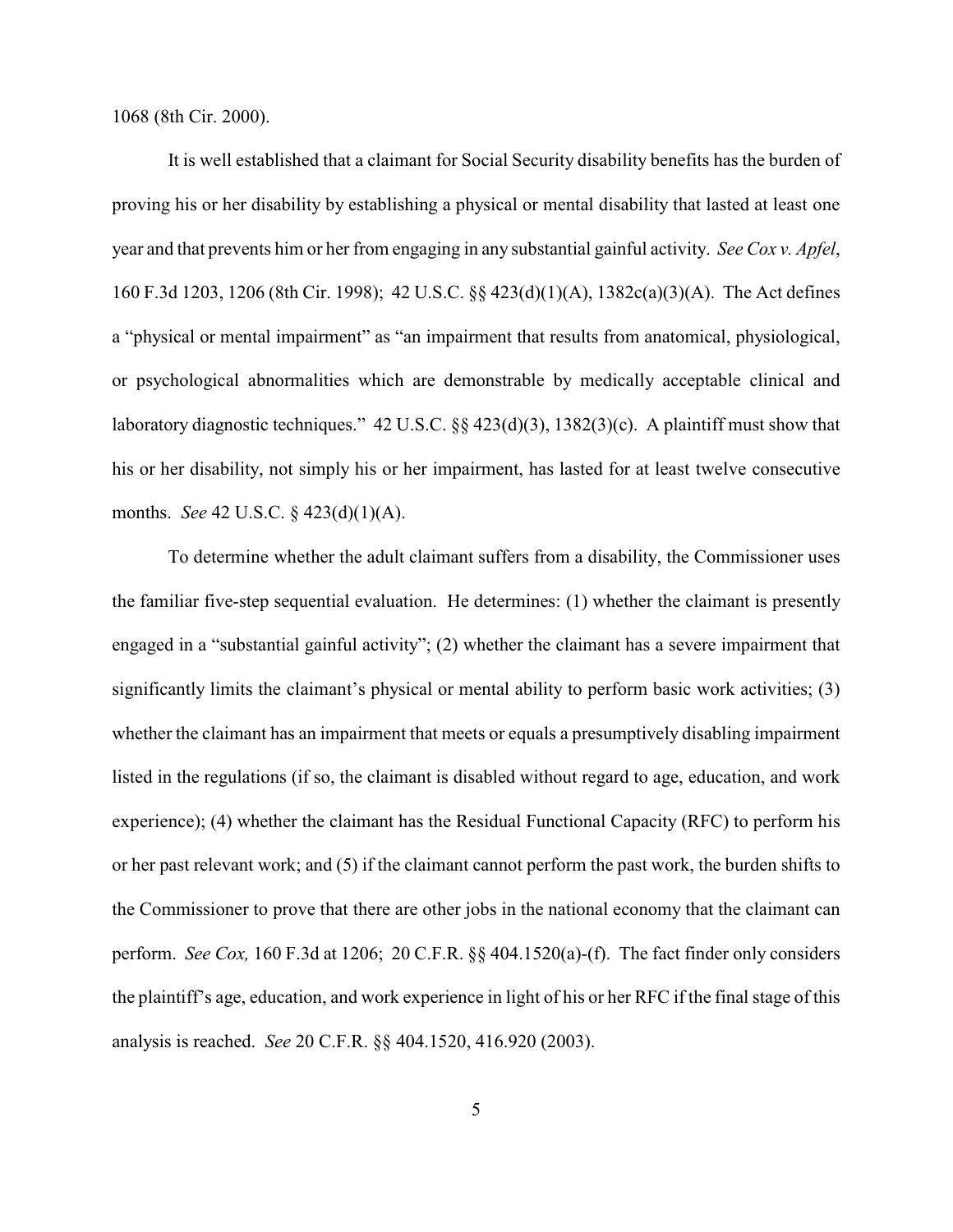### **3. Discussion:**

Plaintiff brings the present appeal claiming the following: (A) the ALJ erred in evaluating Plaintiff's subjective complaints; (B) the ALJ erred by failing to fully consider the "nature and effect" of Plaintiff's congestive heart failure, hypertension, cardiomegaly, and obesity; and (C) the ALJ erred by presenting an improper hypothetical to the VE. (Doc. No. 6, Pages 3-13). In response, Defendant claims that the ALJ properly evaluated Plaintiff's subjective complaints, that the ALJ's RFC determination is supported by substantial evidence, and that the ALJ properly determined Plaintiff could perform other work existing in significant numbers in the national economy. (Doc. No. 9, Pages 4-15). Because the ALJ erred in evaluating Plaintiff's subjective complaints, this Court will only address that issue.

In assessing the credibility of a claimant, the ALJ is required to examine and to apply the five factors from *Polaski v. Heckler,* 739 F.2d 1320 (8th Cir. 1984) or from 20 C.F.R. § 404.1529 and 20 C.F.R. § 416.929. *See Shultz v. Astrue,* 479 F.3d 979, 983 (2007). The factors to consider are <sup>2</sup> as follows: (1) the claimant's daily activities; (2) the duration, frequency, and intensity of the pain; (3) the precipitating and aggravating factors; (4) the dosage, effectiveness, and side effects of medication; and (5) the functional restrictions. *See Polaski,* 739 at 1322. The factors must be analyzed and considered in light of the claimant's subjective complaints of pain. *See id.* The ALJ is not required to methodically discuss each factor as long as the ALJ acknowledges and examines these factors prior to discounting the claimant's subjective complaints. *See Lowe v. Apfel,* 226 F.3d

<sup>&</sup>lt;sup>2</sup> Social Security Regulations 20 C.F.R. § 404.1529 and 20 C.F.R. § 416.929 require the analysis of two additional factors: (1) "treatment, other than medication, you receive or have received for relief of your pain or other symptoms" and (2) "any measures you use or have used to relieve your pain or symptoms (e.g., lying flat on your back, standing for 15 to 20 minutes every hour, sleeping on a board, etc.)." However, under *Polaski* and its progeny, the Eighth Circuit has not yet required the analysis of these additional factors. *See Shultz v. Astrue,* 479 F.3d 979, 983 (2007). Thus, this Court will not require the analysis of these additional factors in this case.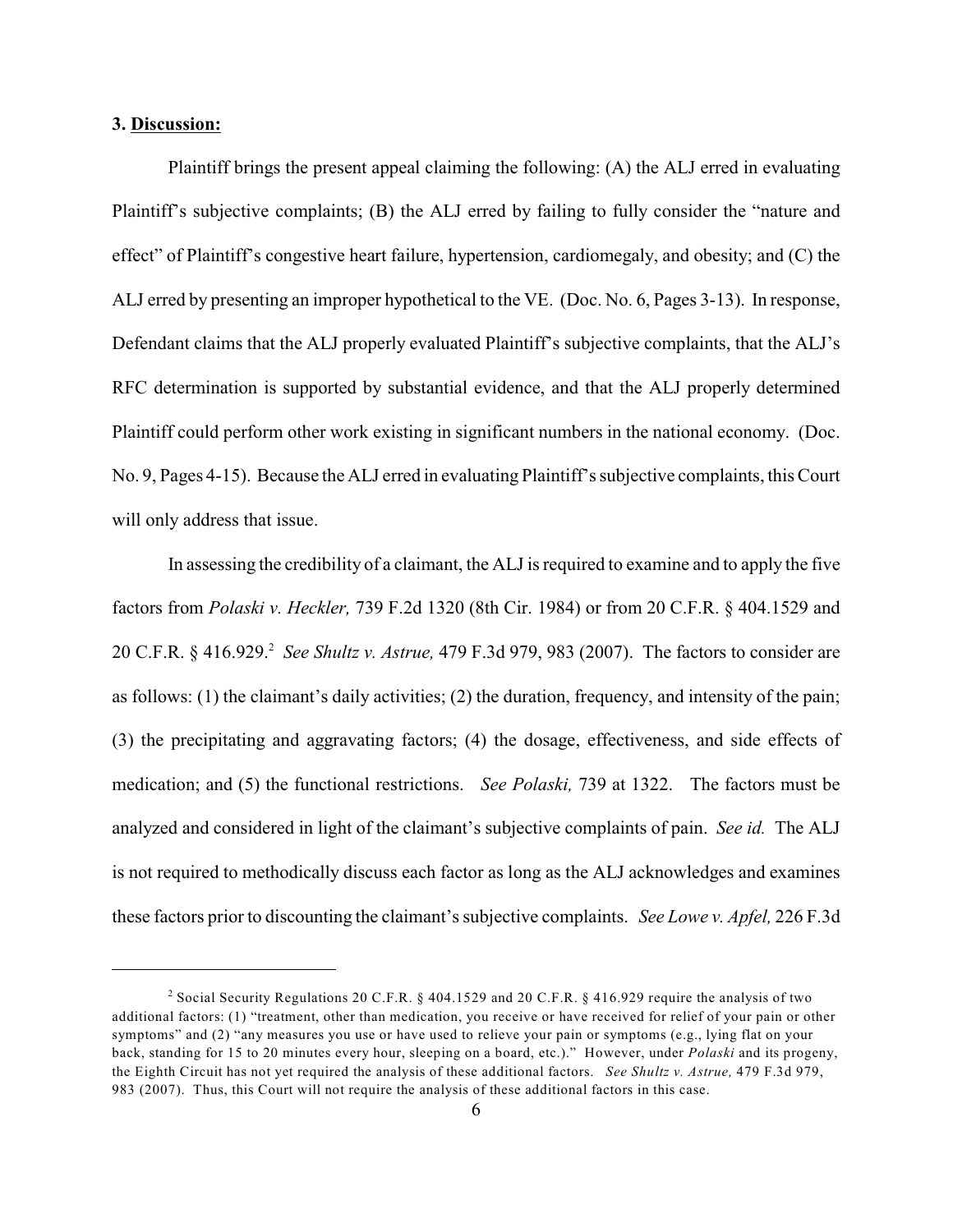969, 971-72 (8th Cir. 2000). As long as the ALJ properly applies these five factors and gives several valid reasons for finding that the Plaintiff's subjective complaints are not entirely credible, the ALJ's credibility determination is entitled to deference. *See id.*; *Cox v. Barnhart,* 471 F.3d 902, 907 (8th Cir. 2006). The ALJ, however, cannot discount Plaintiff's subjective complaints "solely because the objective medical evidence does not fully support them [the subjective complaints]." *Polaski,* 739 F.2d at 1322.

When discounting a claimant's complaint of pain, the ALJ must make a specific credibility determination, articulating the reasons for discrediting the testimony, addressing any inconsistencies, and discussing the *Polaski* factors. *See Baker v. Apfel,* 159 F.3d 1140, 1144 (8th Cir. 1998). The inability to work without some pain or discomfort is not a sufficient reason to find a Plaintiff disabled within the strict definition of the Act. The issue is not the existence of pain, but whether the pain a Plaintiff experiences precludes the performance of substantial gainful activity. *See Thomas v. Sullivan*, 928 F.2d 255, 259 (8th Cir. 1991).

In this case this Court finds that the ALJ's credibility analysis is insufficient. In performing this analysis, the ALJ stated the *Polaski* factors, reviewed Plaintiff's daily activities and medical records, and then discounted Plaintiff's subjective complaints. (Tr. 16-17). Specifically, the ALJ discounted Plaintiff's subjective complaints based upon the following three findings: (1) Plaintiff was able to care for his personal hygiene, despite his complaints of severe restrictions on his daily activities due to his impairments; (2) there was no objective medical evidence to support Plaintiff's claim that he was totally disabled; and (3) there was no objective medical evidence to support Plaintiff's claim that he suffered from the limitations he alleged. *See id.* 

For the first finding, in evaluating his daily activities, the ALJ decided to discount Plaintiff's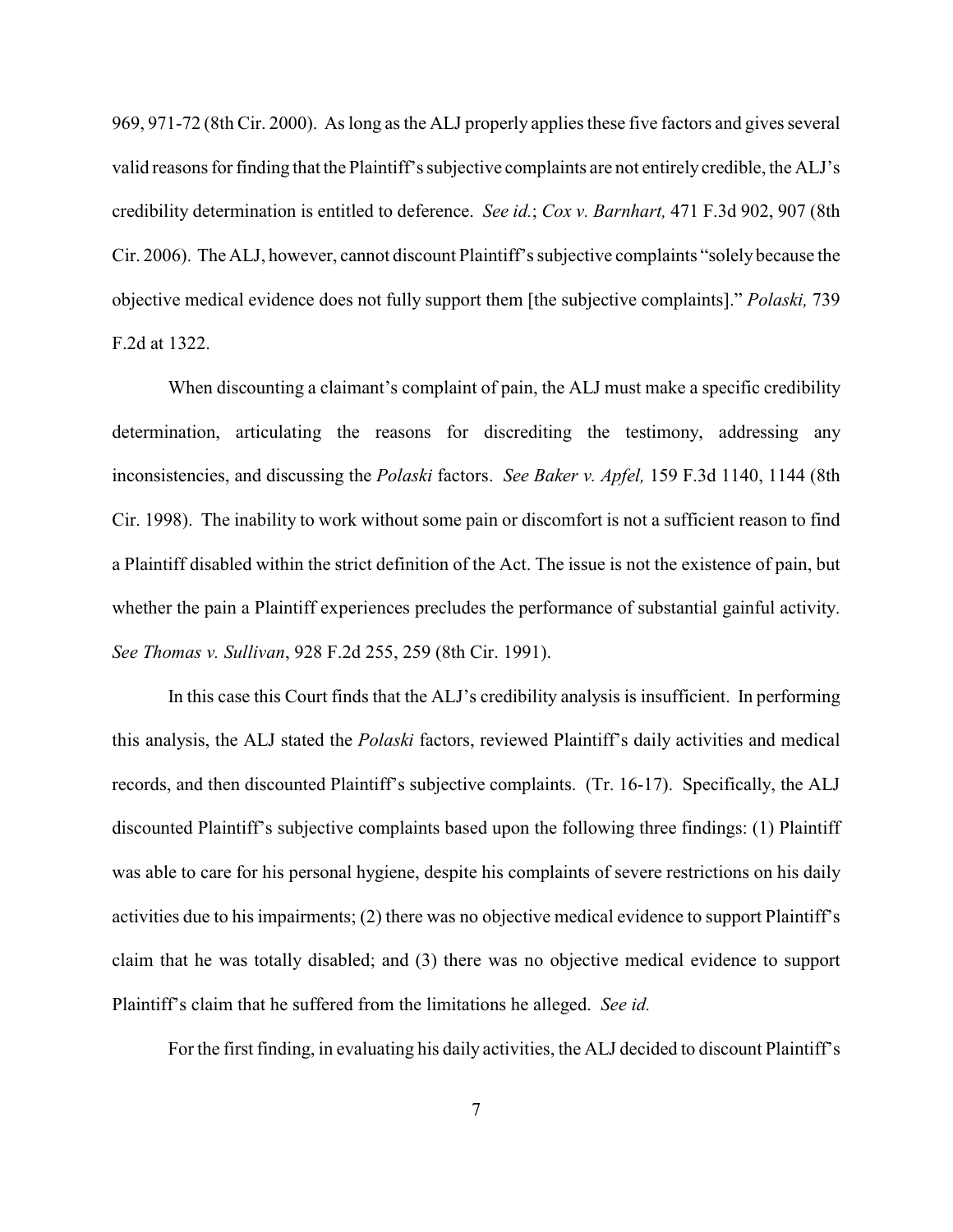subjective complaints because he found Plaintiff was *able to care for his personal hygiene.* (Tr. 17). However, the Eighth Circuit has repeatedly held that a social security claimant can have *some* limitations on his daily activities and still be disabled and "need not be bedridden in order to be unable to work." *Roberson v. Astrue,* 481 F.3d 1020, 1025 (8th Cir. 2007). Furthermore, despite this ability to care for his personal hygiene, the ALJ also noted that Plaintiff claimed that, due to his impairments, he "no longer drives an automobile or perform[s] any household chores." (Tr. 17). The ALJ did not specifically address this claim or Plaintiff's other claimed limitations on his daily activities. Accordingly, the fact that Plaintiff may have an ability to care for his personal hygiene does not provide a basis for discounting his subjective complaints.

For the second and third findings, the ALJ determined that Plaintiff's subjective complaints were not consistent with his medical records. (Tr. 16-17). Specifically, the ALJ found that Plaintiff's medical records did not support his claim that his impairments were disabling because (1) Plaintiff was asymptomatic since his hospitalization in May of 2006; (2) Plaintiff's gait and extremities were normal, and he had no neurological defects; and (3) Plaintiff's medical records provided no objective evidence to support his claim that he could only perform limited daily activities. (Tr. 17)*.* 

However, even assuming that all these findings regarding Plaintiff's medical records are accurate, the ALJ still did not properly evaluate Plaintiff's subjective complaints. The entire reason a credibility or *Polaski* analysis is required is to consider factors *other than* a claimant's medical records. *See Polaski*, 739 F.2d at 1322 (holding that "[t]he adjudicator may not disregard a claimant's subjective complaints solely because the objective medical evidence does not fully support them."). Instead of merely reviewing the claimant's medical records, the ALJ is required